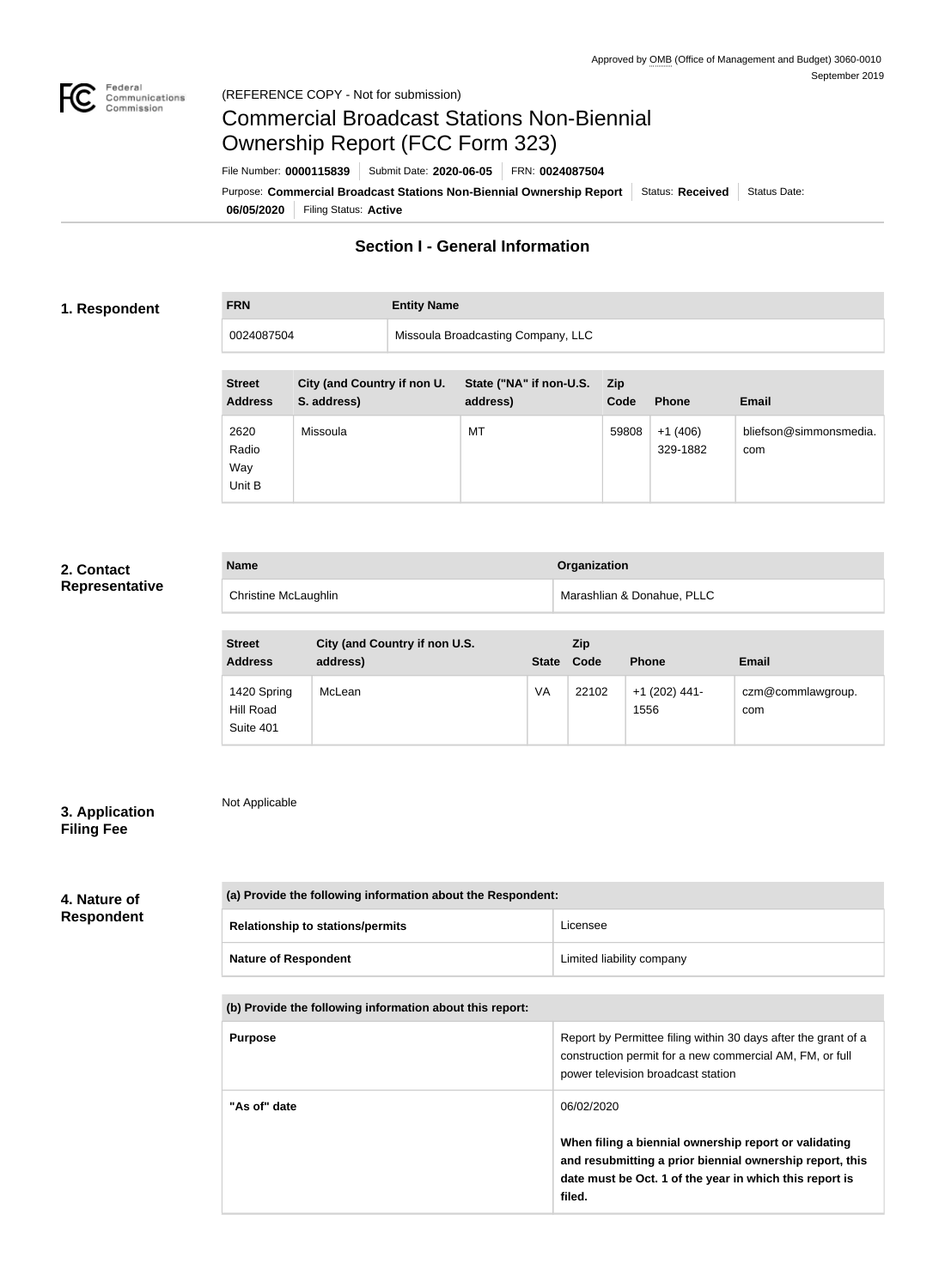## **5. Licensee(s) /Permittees(s) and Station(s) /Permit(s)**

#### **Respondent is filing this report to cover the following Licensee(s)/Permittee(s) and station(s)/permit(s):**

| Licensee/Permittee Name            | <b>FRN</b> |
|------------------------------------|------------|
| Missoula Broadcasting Company, LLC | 0024087504 |

| Fac. ID No. | <b>Call Sign</b> | <b>City</b>         | <b>State</b> | <b>Service</b> |
|-------------|------------------|---------------------|--------------|----------------|
| 146254      | <b>K287AW</b>    | <b>HAMILTON</b>     | MT           | <b>FX</b>      |
| 149672      | <b>K275BS</b>    | <b>MISSOULA</b>     | MT           | <b>FX</b>      |
| 162324      | <b>KDTR</b>      | <b>FLORENCE</b>     | МT           | <b>FM</b>      |
| 162326      | KYJK             | <b>MISSOULA</b>     | МT           | <b>FM</b>      |
| 162327      | <b>KKVU</b>      | <b>STEVENSVILLE</b> | MT           | FM             |

## **Section II – Non-Biennial Ownership Information**

**1. 47 C.F.R. Section 73.3613 and Other Documents**

Licensee/Permittee Respondents should list all contracts and other instruments set forth in 47 C.F.R. Section 73.3613(a) through (c) for the facility or facilities listed on this report. In addition, attributable Local Marketing Agreements (LMAs) and attributable Joint Sales Agreements (JSAs) must be disclosed by the licensee of the brokering station on its ownership report. If the agreement is an attributable LMA, an attributable JSA, or a network affiliation agreement, check the appropriate box. Otherwise, select "Other." Non-Licensee/Permittee Respondents should select "Not Applicable" in response to this question.

| <b>Document Information</b>                     |                                                                       |
|-------------------------------------------------|-----------------------------------------------------------------------|
| Description of contract or instrument           | Amended and Restated Limited Liability Company Operating<br>Agreement |
| Parties to contract or instrument               | Missoula Broadcasting Company, LLC                                    |
| Date of execution                               | 05/2020                                                               |
| Date of expiration                              | No expiration date                                                    |
| <b>Agreement type</b><br>(check all that apply) | Other<br><b>Agreement Type: Organizational document</b>               |

| <b>Document Information</b>                     |                                                         |
|-------------------------------------------------|---------------------------------------------------------|
| Description of contract or instrument           | Articles of Organization                                |
| Parties to contract or instrument               | Missoula Broadcasting Company, LLC; State of Montana    |
| Date of execution                               | 10/2014                                                 |
| Date of expiration                              | No expiration date                                      |
| <b>Agreement type</b><br>(check all that apply) | Other<br><b>Agreement Type: Organizational document</b> |

| Description of contract or instrument | Joinder Agreement                                                        |
|---------------------------------------|--------------------------------------------------------------------------|
| Parties to contract or instrument     | Missoula Broadcasting Company, LLC; Ned Stringham and<br>Katie Stringham |
| Date of execution                     | 05/2020                                                                  |
| Date of expiration                    | No expiration date                                                       |

**Document Information**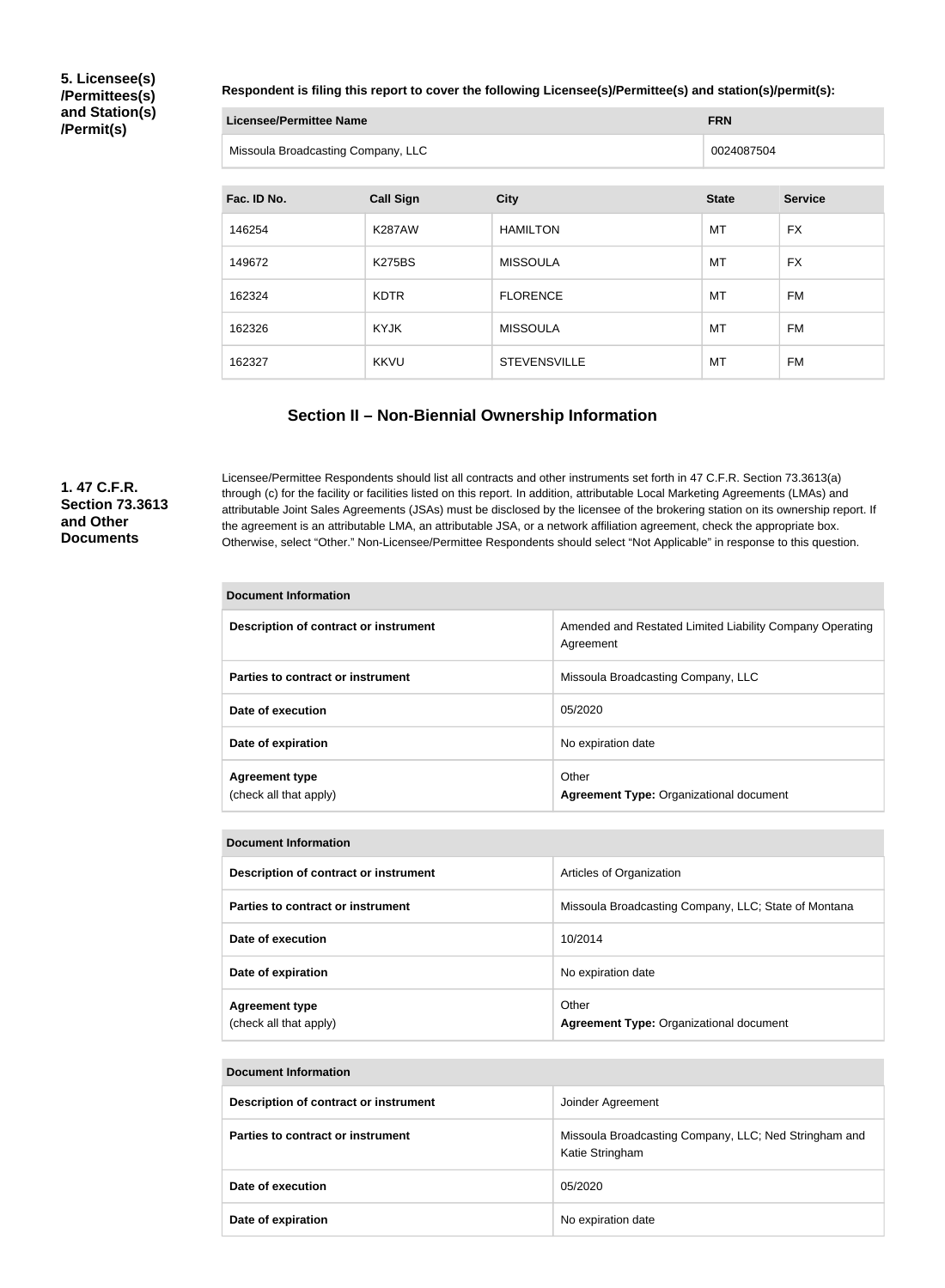| <b>Agreement type</b>  | Other                                |
|------------------------|--------------------------------------|
| (check all that apply) | Agreement Type: Membership agreement |

| <b>Document Information</b>                     |                                                                          |  |
|-------------------------------------------------|--------------------------------------------------------------------------|--|
| Description of contract or instrument           | <b>LLC Interest Subscription Agreement</b>                               |  |
| Parties to contract or instrument               | Missoula Broadcasting Company, LLC; Ned Stringham and<br>Katie Stringham |  |
| Date of execution                               | 05/2020                                                                  |  |
| Date of expiration                              | No expiration date                                                       |  |
| <b>Agreement type</b><br>(check all that apply) | Other<br>Agreement Type: Membership agreement                            |  |

#### **Document Information**

| Description of contract or instrument           | LLC Interest Subscription Agreement                  |
|-------------------------------------------------|------------------------------------------------------|
| Parties to contract or instrument               | Missoula Broadcasting Company, LLC; Brewster, Inc.   |
| Date of execution                               | 05/2020                                              |
| Date of expiration                              | No expiration date                                   |
| <b>Agreement type</b><br>(check all that apply) | Other<br><b>Agreement Type: Membership agreement</b> |

| <b>Document Information</b>                     |                                                                   |
|-------------------------------------------------|-------------------------------------------------------------------|
| Description of contract or instrument           | <b>LLC Interest Subscription Agreement</b>                        |
| Parties to contract or instrument               | Missoula Broadcasting Company, LLC; David E. Simmons<br>201 Trust |
| Date of execution                               | 05/2020                                                           |
| Date of expiration                              | No expiration date                                                |
| <b>Agreement type</b><br>(check all that apply) | Other<br><b>Agreement Type: Membership agreement</b>              |

#### **2. Ownership Interests**

**(a)** Ownership Interests. This Question requires Respondents to enter detailed information about ownership interests by generating a series of subforms. Answer each question on each subform. The first subform listing should be for the Respondent itself. If the Respondent is not a natural person, also list each of the officers, directors, stockholders, non-insulated partners, non-insulated members, and any other persons or entities with a direct attributable interest in the Respondent pursuant to the standards set forth in 47 C.F.R. Section 73.3555. (A "direct" interest is one that is not held through any intervening companies or entities.) List each interest holder with a direct attributable interest in the Respondent separately.

Leave the percentage of total assets (Equity Debt Plus) field blank for an interest holder unless that interest holder has an attributable interest in the Respondent solely on the basis of the Commission's Equity Debt Plus attribution standard, 47 C.F.R. Section 73.3555, Note 2(i).

In the case of vertical or indirect ownership structures, list only those interests in the Respondent that also represent an attributable interest in the Licensee(s) or Permittee(s) for which the report is being submitted.

Entities that are part of an organizational structure that includes holding companies or other forms of indirect ownership must file separate ownership reports. In such a structure do not report, or file a separate report for, any interest holder that does not have an attributable interest in the Licensee(s) or Permittee(s) for which the report is being submitted.

Please see the Instructions for further detail concerning interests that must be reported in response to this question.

The Respondent must provide an FCC Registration Number for each interest holder reported in response to this question. Please see the Instructions for detailed information and guidance concerning this requirement.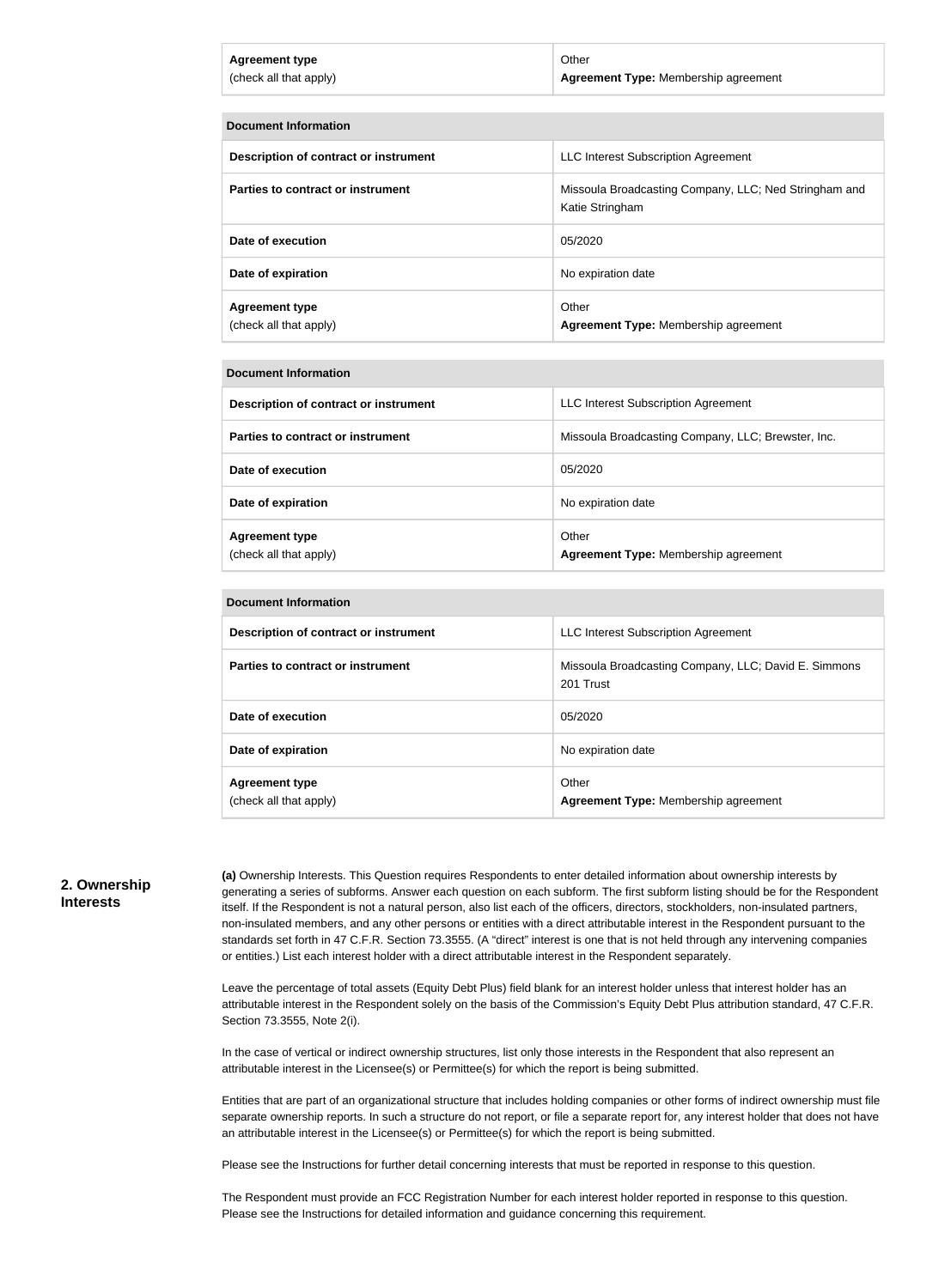| <b>Ownership Information</b>                                                                                                            |                                           |                      |                                   |
|-----------------------------------------------------------------------------------------------------------------------------------------|-------------------------------------------|----------------------|-----------------------------------|
| <b>FRN</b>                                                                                                                              | 0024087504                                |                      |                                   |
| <b>Entity Name</b>                                                                                                                      | Missoula Broadcasting Company, LLC        |                      |                                   |
| <b>Address</b>                                                                                                                          | PO Box                                    |                      |                                   |
|                                                                                                                                         | <b>Street 1</b>                           | 2620 Radio Way       |                                   |
|                                                                                                                                         | <b>Street 2</b>                           | Unit B               |                                   |
|                                                                                                                                         | <b>City</b>                               | Missoula             |                                   |
|                                                                                                                                         | State ("NA" if non-U.S.<br>address)       | <b>MT</b>            |                                   |
|                                                                                                                                         | <b>Zip/Postal Code</b>                    | 59808                |                                   |
|                                                                                                                                         | Country (if non-U.S.<br>address)          | <b>United States</b> |                                   |
| <b>Listing Type</b>                                                                                                                     | Respondent                                |                      |                                   |
| <b>Positional Interests</b><br>(check all that apply)                                                                                   | Respondent                                |                      |                                   |
| <b>Interest Percentages</b><br>(enter percentage values                                                                                 | <b>Voting</b>                             | 0.0%                 | <b>Jointly Held?</b><br><b>No</b> |
| from 0.0 to 100.0)                                                                                                                      | <b>Total assets (Equity Debt</b><br>Plus) | 0.0%                 |                                   |
| Does interest holder have an attributable interest in one or more broadcast stations<br><b>No</b><br>that do not appear on this report? |                                           |                      |                                   |

| <b>Ownership Information</b>                                                  |                                           |                      |                                   |
|-------------------------------------------------------------------------------|-------------------------------------------|----------------------|-----------------------------------|
| <b>FRN</b>                                                                    | 0029040482                                |                      |                                   |
| <b>Entity Name</b>                                                            | Brewster, INC.                            |                      |                                   |
| <b>Address</b>                                                                | PO Box                                    |                      |                                   |
|                                                                               | <b>Street 1</b>                           | 357 Krim Street      |                                   |
|                                                                               | <b>Street 2</b>                           |                      |                                   |
|                                                                               | <b>City</b>                               | Missoula             |                                   |
|                                                                               | State ("NA" if non-U.S.<br>address)       | MT                   |                                   |
|                                                                               | <b>Zip/Postal Code</b>                    | 59804                |                                   |
|                                                                               | Country (if non-U.S.<br>address)          | <b>United States</b> |                                   |
| <b>Listing Type</b>                                                           | Other Interest Holder                     |                      |                                   |
| <b>Positional Interests</b><br>(check all that apply)                         | LC/LLC/PLLC Member                        |                      |                                   |
| <b>Interest Percentages</b><br>(enter percentage values<br>from 0.0 to 100.0) | <b>Voting</b>                             | 19.2%                | <b>Jointly Held?</b><br><b>No</b> |
|                                                                               | <b>Total assets (Equity Debt</b><br>Plus) | 19.2%                |                                   |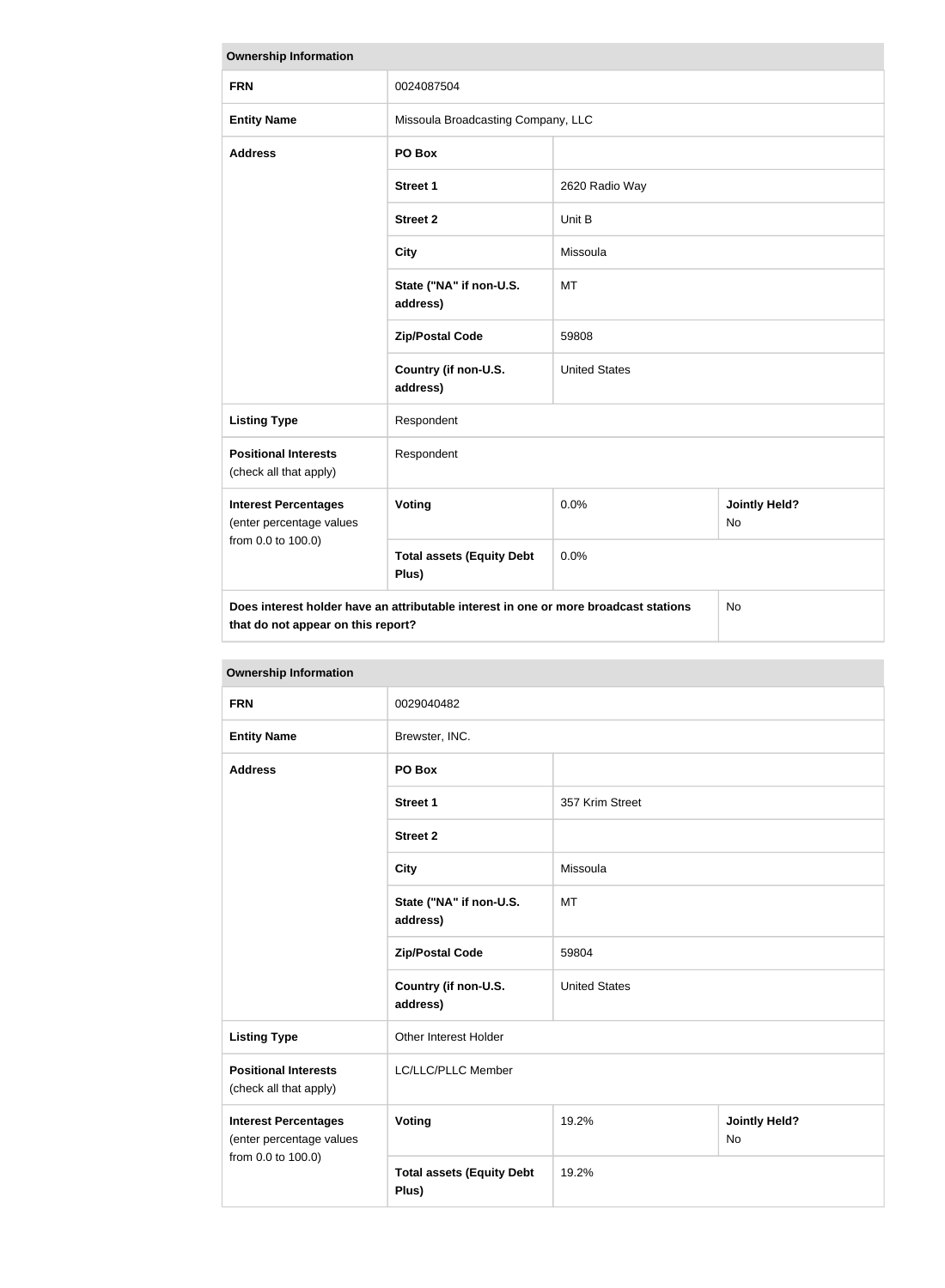**Does interest holder have an attributable interest in one or more broadcast stations that do not appear on this report?**

| <b>Ownership Information</b>                                                               |                                           |                      |                                   |
|--------------------------------------------------------------------------------------------|-------------------------------------------|----------------------|-----------------------------------|
| <b>FRN</b>                                                                                 | 0019335173                                |                      |                                   |
| <b>Entity Name</b>                                                                         | David E. Simmons 201 Trust                |                      |                                   |
| <b>Address</b>                                                                             | PO Box                                    |                      |                                   |
|                                                                                            | <b>Street 1</b>                           | 101 S. 200 East      |                                   |
|                                                                                            | <b>Street 2</b>                           | Suite 100            |                                   |
|                                                                                            | <b>City</b>                               | Salt Lake City       |                                   |
|                                                                                            | State ("NA" if non-U.S.<br>address)       | UT                   |                                   |
|                                                                                            | <b>Zip/Postal Code</b>                    | 84111                |                                   |
|                                                                                            | Country (if non-U.S.<br>address)          | <b>United States</b> |                                   |
| <b>Listing Type</b>                                                                        | Other Interest Holder                     |                      |                                   |
| <b>Positional Interests</b><br>(check all that apply)                                      | LC/LLC/PLLC Member                        |                      |                                   |
| <b>Interest Percentages</b><br>(enter percentage values<br>from 0.0 to 100.0)              | Voting                                    | 31.1%                | <b>Jointly Held?</b><br><b>No</b> |
|                                                                                            | <b>Total assets (Equity Debt</b><br>Plus) | 31.1%                |                                   |
| Does interest holder have an attributable interest in one or more broadcast stations<br>No |                                           |                      |                                   |

**Does interest holder have an attributable interest in one or more broadcast stations that do not appear on this report?**

#### **Ownership Information**

| <b>FRN</b>                                                                    | 0019335231                          |                                             |                                   |
|-------------------------------------------------------------------------------|-------------------------------------|---------------------------------------------|-----------------------------------|
| <b>Entity Name</b>                                                            | Laurence E. Simmons 201 Trust       |                                             |                                   |
| <b>Address</b>                                                                | PO Box                              |                                             |                                   |
|                                                                               | <b>Street 1</b>                     | c/o Hunton Andrews Kurth LLP 600 Travis St. |                                   |
|                                                                               | <b>Street 2</b>                     | <b>Suite 4200</b>                           |                                   |
|                                                                               | <b>City</b>                         | Houston                                     |                                   |
|                                                                               | State ("NA" if non-U.S.<br>address) | <b>TX</b>                                   |                                   |
|                                                                               | <b>Zip/Postal Code</b>              | 77002                                       |                                   |
|                                                                               | Country (if non-U.S.<br>address)    | <b>United States</b>                        |                                   |
| <b>Listing Type</b>                                                           | Other Interest Holder               |                                             |                                   |
| <b>Positional Interests</b><br>(check all that apply)                         | LC/LLC/PLLC Member                  |                                             |                                   |
| <b>Interest Percentages</b><br>(enter percentage values<br>from 0.0 to 100.0) | Voting                              | 16.6%                                       | <b>Jointly Held?</b><br><b>No</b> |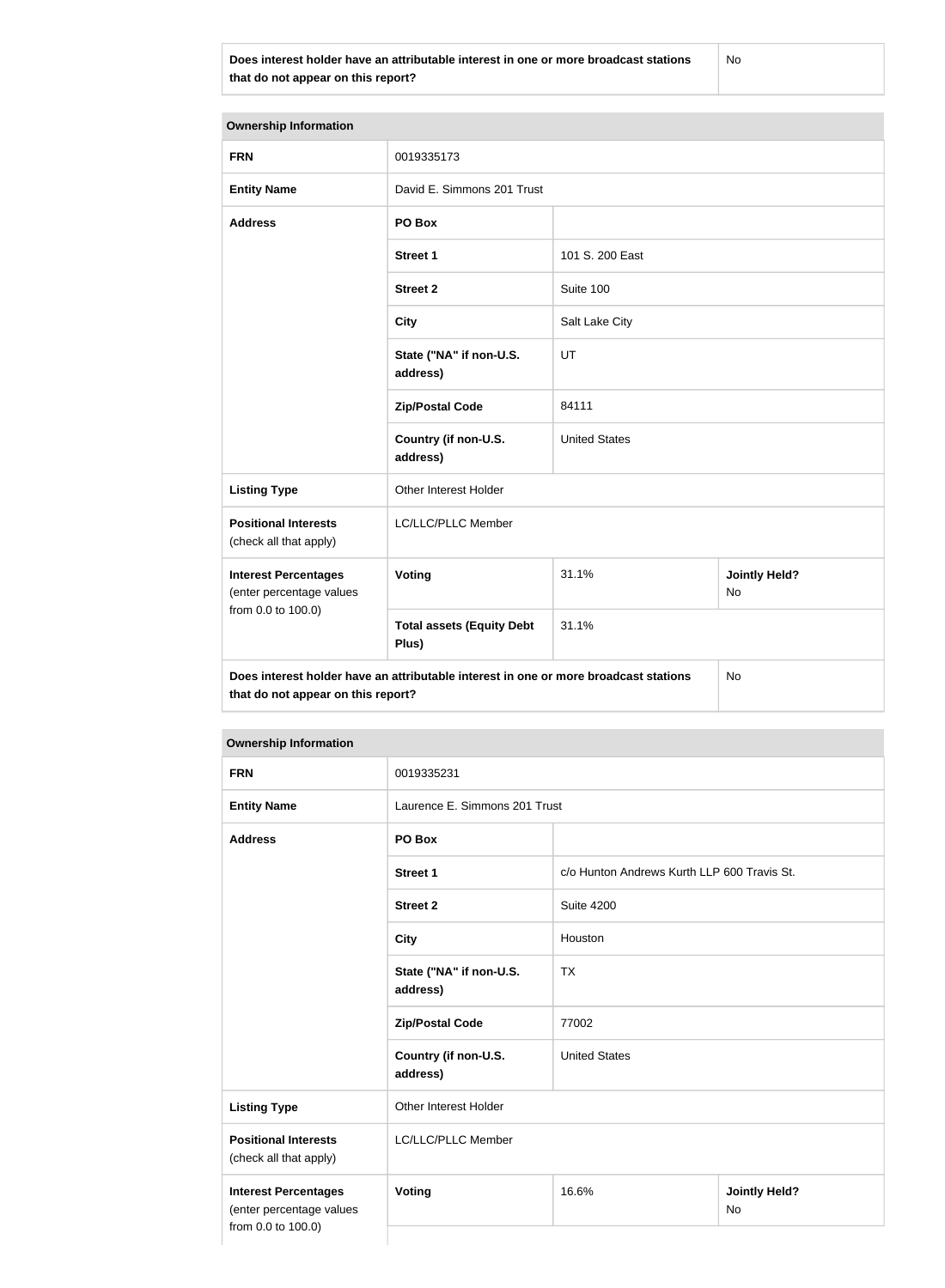|                                                                                      | <b>Total assets (Equity Debt</b><br>Plus) | 16.6% |  |
|--------------------------------------------------------------------------------------|-------------------------------------------|-------|--|
| Does interest holder have an attributable interest in one or more broadcast stations |                                           | No    |  |

**that do not appear on this report?**

| <b>Ownership Information</b>                            |                                                                                      |                                     |           |
|---------------------------------------------------------|--------------------------------------------------------------------------------------|-------------------------------------|-----------|
| <b>FRN</b>                                              | 0019335223                                                                           |                                     |           |
| <b>Entity Name</b>                                      | Harris H. Simmons 201 Trust                                                          |                                     |           |
| <b>Address</b>                                          | PO Box                                                                               |                                     |           |
|                                                         | <b>Street 1</b>                                                                      | 101 S. 200 East                     |           |
|                                                         | <b>Street 2</b>                                                                      | Suite 100                           |           |
|                                                         | <b>City</b>                                                                          | Salt Lake City                      |           |
|                                                         | State ("NA" if non-U.S.<br>address)                                                  | UT                                  |           |
|                                                         | <b>Zip/Postal Code</b>                                                               | 84111                               |           |
|                                                         | Country (if non-U.S.<br>address)                                                     | <b>United States</b>                |           |
| <b>Listing Type</b>                                     | Other Interest Holder                                                                |                                     |           |
| <b>Positional Interests</b><br>(check all that apply)   | LC/LLC/PLLC Member                                                                   |                                     |           |
| <b>Interest Percentages</b><br>(enter percentage values | Voting                                                                               | <b>Jointly Held?</b><br>16.6%<br>No |           |
| from 0.0 to 100.0)                                      | <b>Total assets (Equity Debt</b><br>Plus)                                            | 16.6%                               |           |
| that do not appear on this report?                      | Does interest holder have an attributable interest in one or more broadcast stations |                                     | <b>No</b> |

## **Ownership Information**

| <b>FRN</b>                                            | 0019354695                          |                      |
|-------------------------------------------------------|-------------------------------------|----------------------|
| <b>Name</b>                                           | David E. Simmons                    |                      |
| <b>Address</b>                                        | PO Box                              |                      |
|                                                       | <b>Street 1</b>                     | 101 S. 200 East      |
|                                                       | <b>Street 2</b>                     | Suite 100            |
|                                                       | <b>City</b>                         | Salt Lake City       |
|                                                       | State ("NA" if non-U.S.<br>address) | UT                   |
|                                                       | <b>Zip/Postal Code</b>              | 84111                |
|                                                       | Country (if non-U.S.<br>address)    | <b>United States</b> |
| <b>Listing Type</b>                                   | Other Interest Holder               |                      |
| <b>Positional Interests</b><br>(check all that apply) | Officer, Other - Trustee            |                      |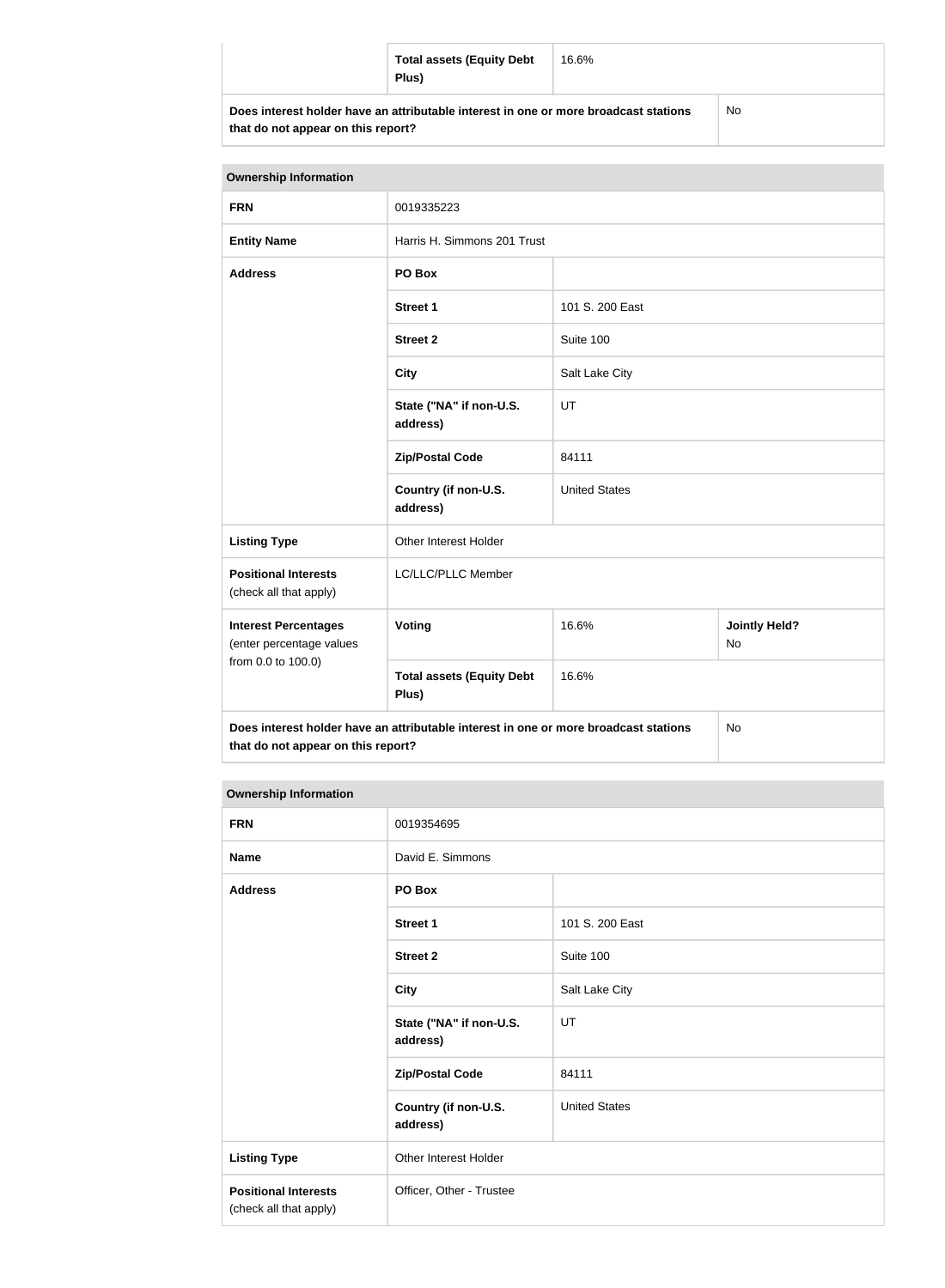| <b>Interest Percentages</b><br>(enter percentage values<br>from 0.0 to 100.0)                                              | Voting                                    | $0.0\%$ | <b>Jointly Held?</b><br><b>No</b> |
|----------------------------------------------------------------------------------------------------------------------------|-------------------------------------------|---------|-----------------------------------|
|                                                                                                                            | <b>Total assets (Equity Debt</b><br>Plus) | $0.0\%$ |                                   |
| Does interest holder have an attributable interest in one or more broadcast stations<br>that do not appear on this report? |                                           | No.     |                                   |

# **Ownership Information FRN** 0020584918 **Name** Rebecca J. Smith **Address PO Box Street 1** 357 Krim Street **Street 2 City** Missoula **State ("NA" if non-U.S. address)** MT **Zip/Postal Code** 59804 **Country (if non-U.S. address)** United States Listing Type **Communist Communist Communist Communist Communist Communist Communist Communist Communist Communist Communist Communist Communist Communist Communist Communist Communist Communist Communist Communist Communis Positional Interests** (check all that apply) Officer, Attributable Investor **Interest Percentages** (enter percentage values from 0.0 to 100.0) **Voting Voting Jointly Held?** No **Total assets (Equity Debt Plus)** 0.0% **Does interest holder have an attributable interest in one or more broadcast stations that do not appear on this report?** Yes

#### **Ownership Information**

| <b>FRN</b>          | 2130000793                          |                                      |
|---------------------|-------------------------------------|--------------------------------------|
| <b>Name</b>         | Catherine Stringham                 |                                      |
| <b>Address</b>      | PO Box                              |                                      |
|                     | <b>Street 1</b>                     | c/o 42 Ventures, 6510 Millrock Drive |
|                     | <b>Street 2</b>                     | Suite 430                            |
|                     | <b>City</b>                         | Salt Lake City                       |
|                     | State ("NA" if non-U.S.<br>address) | UT                                   |
|                     | <b>Zip/Postal Code</b>              | 84121                                |
|                     | Country (if non-U.S.<br>address)    | <b>United States</b>                 |
| <b>Listing Type</b> | Other Interest Holder               |                                      |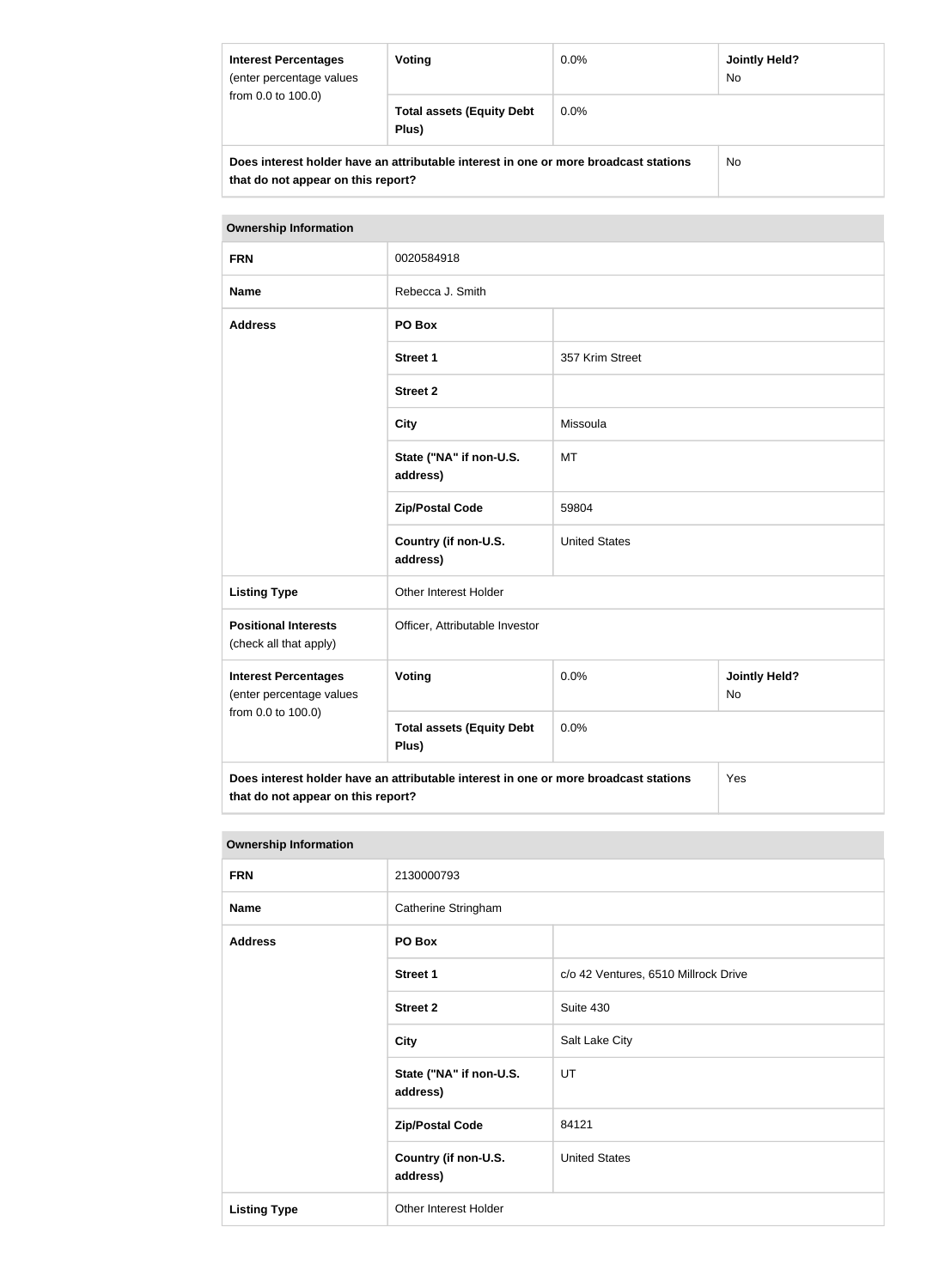| <b>Positional Interests</b><br>(check all that apply)                         | LC/LLC/PLLC Member                                                                   |       |                             |
|-------------------------------------------------------------------------------|--------------------------------------------------------------------------------------|-------|-----------------------------|
| <b>Interest Percentages</b><br>(enter percentage values<br>from 0.0 to 100.0) | Voting                                                                               | 16.6% | <b>Jointly Held?</b><br>Yes |
|                                                                               | <b>Total assets (Equity Debt</b><br>Plus)                                            | 16.6% |                             |
| that do not appear on this report?                                            | Does interest holder have an attributable interest in one or more broadcast stations |       | No.                         |

## **Ownership Information**

Г

| <b>FRN</b>                                                                                                                 | 2130016575                                                                       |                                      |                             |  |
|----------------------------------------------------------------------------------------------------------------------------|----------------------------------------------------------------------------------|--------------------------------------|-----------------------------|--|
| <b>Name</b>                                                                                                                | William E. Stringham                                                             |                                      |                             |  |
| <b>Address</b>                                                                                                             | PO Box                                                                           |                                      |                             |  |
|                                                                                                                            | <b>Street 1</b>                                                                  | c/o 42 Ventures, 6510 Millrock Drive |                             |  |
|                                                                                                                            | <b>Street 2</b>                                                                  | Suite 430                            |                             |  |
|                                                                                                                            | <b>City</b>                                                                      | Salt Lake City                       |                             |  |
|                                                                                                                            | State ("NA" if non-U.S.<br>address)                                              | UT                                   |                             |  |
|                                                                                                                            | <b>Zip/Postal Code</b>                                                           | 84121                                |                             |  |
|                                                                                                                            | Country (if non-U.S.<br>address)                                                 | <b>United States</b>                 |                             |  |
| <b>Listing Type</b>                                                                                                        | Other Interest Holder                                                            |                                      |                             |  |
| <b>Positional Interests</b><br>(check all that apply)                                                                      | LC/LLC/PLLC Member                                                               |                                      |                             |  |
| <b>Interest Percentages</b><br>(enter percentage values<br>from 0.0 to 100.0)                                              | Voting                                                                           | 16.6%                                | <b>Jointly Held?</b><br>Yes |  |
|                                                                                                                            | <b>Total assets (Equity Debt</b><br>Plus)                                        | 16.6%                                |                             |  |
| Does interest holder have an attributable interest in one or more broadcast stations<br>that do not appear on this report? |                                                                                  |                                      | No                          |  |
|                                                                                                                            |                                                                                  |                                      |                             |  |
|                                                                                                                            | (b) Respondent certifies that any interests including equity financial or voting |                                      | Yes                         |  |

| (b) Respondent certifies that any interests, including equity, financial, or voting | Yes |
|-------------------------------------------------------------------------------------|-----|
| interests, not reported in this filing are non-attributable.                        |     |
| If "No," submit as an exhibit an explanation.                                       |     |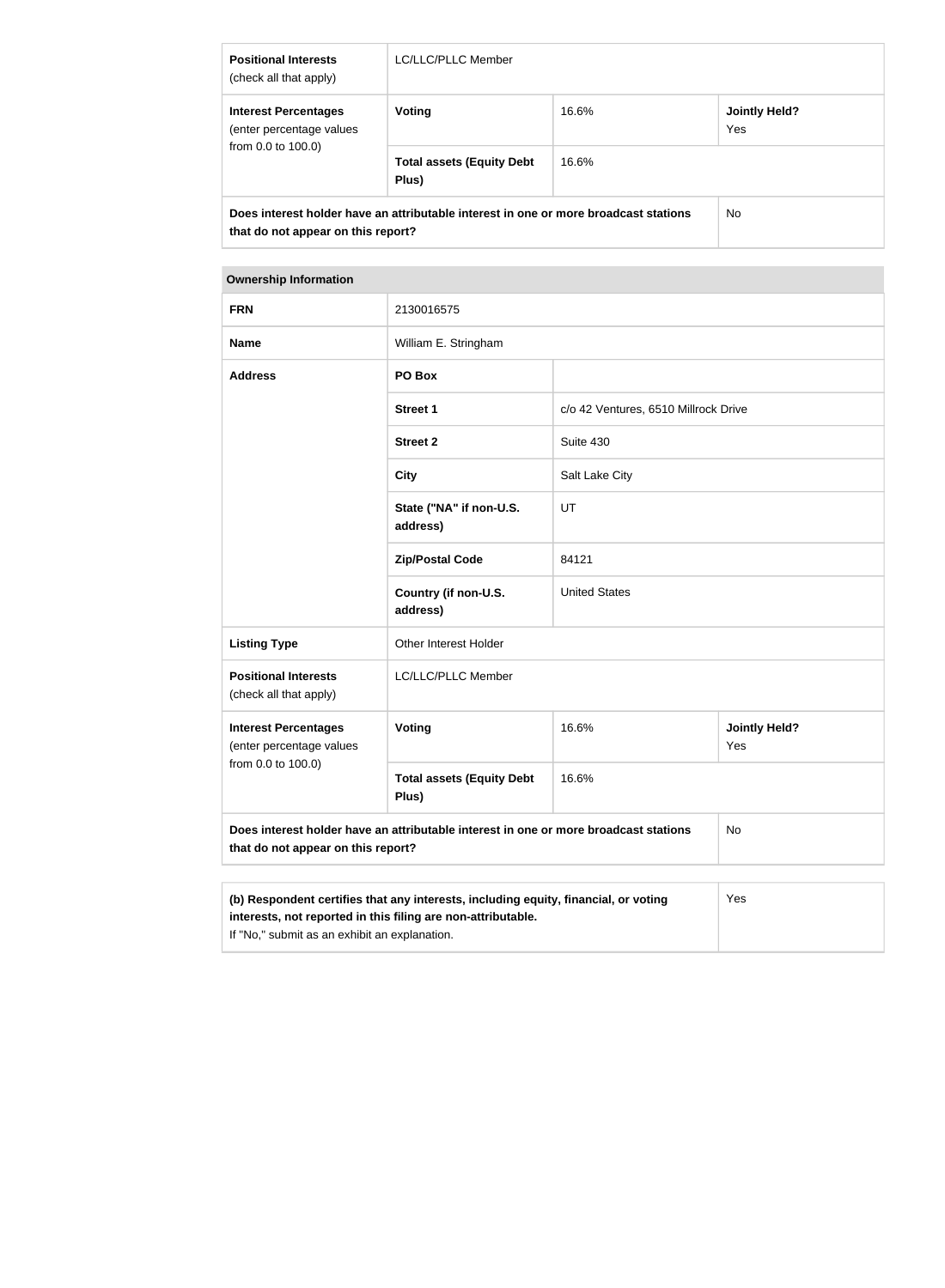

**(d) Are any of the individuals listed as an attributable interest holder in the Respondent married to each other or related to each other as parentchild or as siblings?** Yes

If "Yes," provide the following information for each such the relationship.

| <b>Fallilly Relativitating</b> |            |             |                     |
|--------------------------------|------------|-------------|---------------------|
| <b>FRN</b>                     | 2130000793 | Name        | Catherine Stringham |
| <b>FRN</b>                     | 2130016575 | <b>Name</b> | William E Stringham |
| Relationship                   | Spouses    |             |                     |

| (e) Is Respondent seeking an attribution exemption for any officer or director with<br>duties wholly unrelated to the Licensee(s)?                                                                                             | No. |
|--------------------------------------------------------------------------------------------------------------------------------------------------------------------------------------------------------------------------------|-----|
| If "Yes," complete the information in the required fields and submit an Exhibit fully describing<br>that individual's duties and responsibilities, and explaining why that individual should not be<br>attributed an interest. |     |

**Certification Section Question Response**

**Family Relationships**